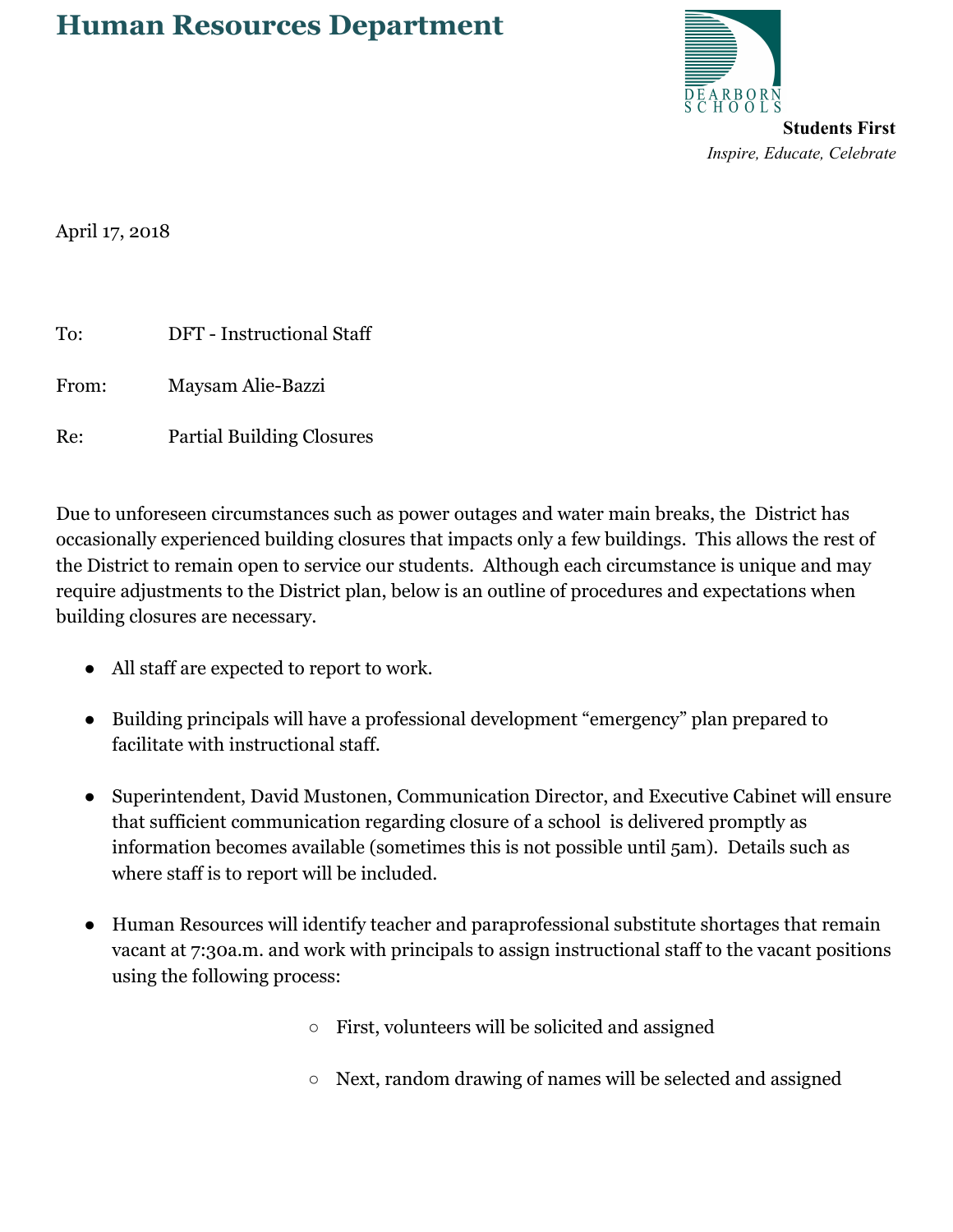## **Human Resources Department**



**Students First** *Inspire, Educate, Celebrate*

- Note: It is highly valued if those without a PLC present volunteer to fill a vacancy for the day in order to support colleagues that have the opportunity for a highly productive day with their PLC.
- Note: Staff may pair up to split teaching / PD time
- Note: When feasible, a teacher will be placed to sub in the same level as they teach
- Those filling a vacancy are permitted to leave at their normal time regardless of the grade level they are covering that day. Administrators will apply the building emergency substitute plan for the remaining time.
- $\circ$  Staff assigned to multiple buildings are to report to the building with power. Staff assigned to more than two buildings are to report to the larger building with power.

Teachers are the heart of our students' learning, academic achievement, and social prosperity. Although filling in for a vacancy may not be appealing for some, please consider the students in those classrooms and the standard you establish for the children you love. We appreciate the extra effort made by teachers who step in and sub for a vacancy during these times.

Dearborn Schools is one district with one team that embraces a myriad of accomplishments, obstacles and celebrations each day by joining forces to provide the absolute, second-to-none education and experience to our entire district and community.